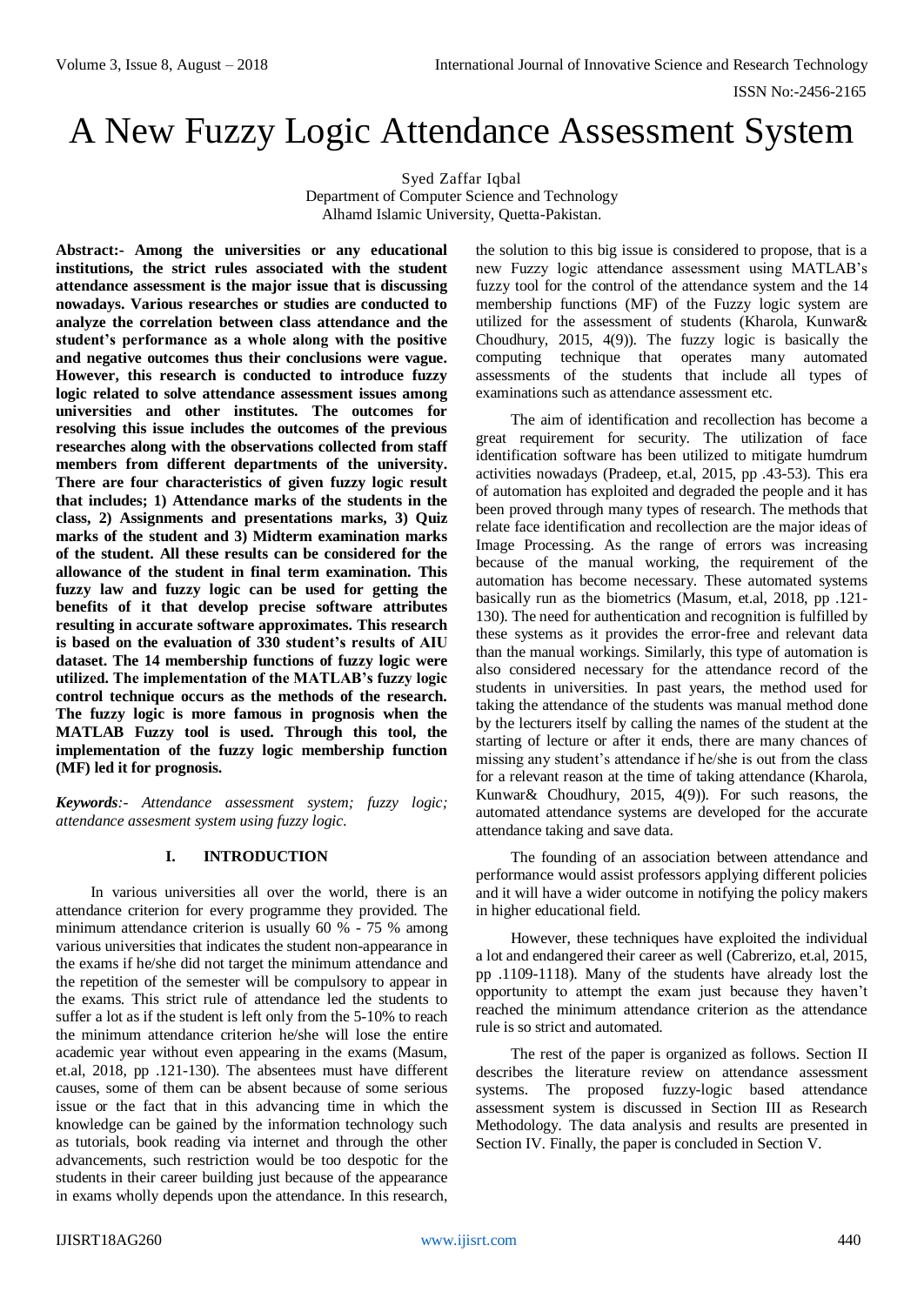#### **II. LITERATURE REVIEW**

Many types of research and studies were conducted related to the fuzzy attendance assessment systems with the student's performance or many other variables (Masum, et.al, 2018, pp .121-130). The researches also conducted to find out the factors affecting the student's performance in the examination. Many of the researches also evaluated the correlation between the student's attendance and their performance in academics and proved that the attendance has positive as well as negative effects on the students in examinations (Montazer& ArabYarmohammadi, 2015, pp .482-492). Other researches also explained that the students in Asia usually have a positive attitude towards their studies that permits them to give high performance in their academics. The better and positive learning attitude provides the motivation of attending the classes regularly that totally depends upon the lectures given. It has also proved by a research that attendance of the lab associates with the exam marks that means the attendance of a student in the lab led to high their exam marks (Pradeep, et.al, 2015, pp .43-53). Also, through a study, it has described that the student's absence and their attaining of grades are inversely related.

To maintain a record of attendance there is a need for automated attendance system in every organization, university, school or any other institute (Cabrerizo, et.al, 2015, pp .1109- 1118). The benefit of the system is to provide the complete data of the students in the university. The feature of these systems is that the data saved on a permanent basis regularly and can't be changed or removed. Through this system, the attendance of the student is noticed and saved in an individual attendance dataset. The regular and monthly records of the attendance of the staff members and the students of school and access to the attendance data are provided by this database (Alfaro, et.al, 2015). Moreover, a research also suggested the effect of time devotion by students to many course tasks on the performance of the students. Through the findings, it has explained and proved that the quality time devotion in a course was only when the student attends the lectures in class. As the time is a major component of success that has to be managed and the time spent in the classroom is the basic quality time that promotes the student's performance in all examinations and class tasks (Kharola, Kunwar& Choudhury, 2015, 4(9)). Some of the researches also proved that the time attended in the class provides the better explanation of the assignments, projects, lectures and debates that gives a description of the course very clearly that explains the necessity of the class attendance.

Furthermore, the research is analyzed on the students of the UK university to analyze the usual impact of class absence on student performance (Cabrerizo, et.al, 2015, pp .1109-1118). Through its findings, it has proved that the console features of the data were also used to manage the unnoticed difference among students and hence for domesticity among student's absence and student's performance resulting from the usual impacts of struggle and capability on both absence and performance. Across other outcomes, it is also analyzed that there is a usual impact of absence on performance among students.

Also, the fuzzy logic theory is introduced in various educational institutes for resolving of the issues regarding the

student's attendance, performance, assessments etc. (Kharola, Kunwar& Choudhury, 2015, 4(9)). Various researches are conducted with the application of the fuzzy logic acts in the universities. A research analyzed that the fuzzy logic related grading technique has many benefits rather than the other casual techniques (Masum, et.al, 2018, pp .121-130). The outshout of a Fuzzy Probabilistic Neural Network model for prognosis individualized student performance was analyzed in a combination of cultural statistical models along with the cultural back-proliferate neutral networks.

It has been assumed that class attendance has a definitely positive effect on student performance. However, there have not been any attempts at attendance assessment, particularly with the objective of allowing those with low attendance to appear for exams if they meet other related criteria. Therefore the proposed system has been developed to identify those students who may have missed classes due to some convincing reasons but should not be disqualified from appearing for examination if their academic performance is good otherwise.

# **III. RESEARCH METHODOLOGY**

This research was analyzed on the students of the university. The attendance of the students in the class is calculated as the percentages of attended classes of a course. It produces the usually utilized quality for determining the eligibility of the student for the appearance in final term examination of the individual course (Montazer& ArabYarmohammadi, 2015, pp .482-492). Therefore, as noticed that there were few students that couldn't attend the class because of the multiple and authentic reasons, for example, due to medical problems such as maternity, surgery, illnesses etc. or replacement or due to abominate the teaching ways of a teacher. Yet they should get a chance so that maybe they can have the ability to perform better in the examination. However, the consideration of attendance of the students for the decision of their appearance or rejection in the examination is not appropriate (Pradeep, et.al, 2015, pp .43-53). There are some limitations of the conservative systems that are considered to represent the fuzzy logic dependent expert system for the decision of principles for the refusal of the student to appear in the examination.



Fig 1:- Model of Fuzzy Attendance Assessment System

In figure-1, the system model of the Fuzzy Attendance System is provided. This supposed system consists of four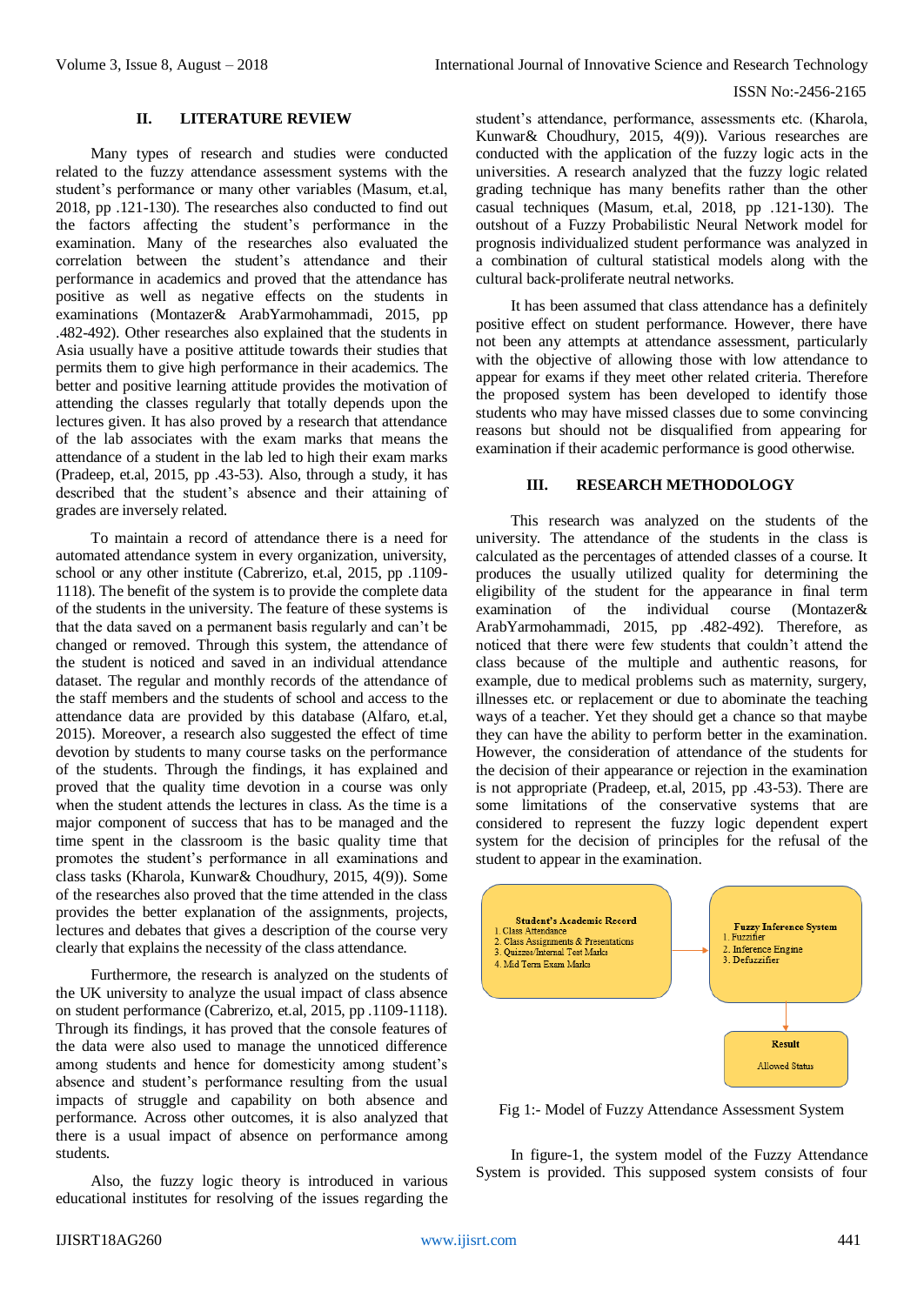ISSN No:-2456-2165

behaviors of the performance of the student for the decision of permitted students for the examination.



Fig 2:- Mamdani FIS developed using MATLAB

In figure-2, there is an image of the given FIS produced utilizing MATLABR2014a. The four (4) inputs characteristics include attendance marks of the student; assignments and presentations marks of the student; quizzes marks of the student; midterm examination marks of the student and the only output characteristic is allowed.

| Input                                                     | Descriptor |  |  |
|-----------------------------------------------------------|------------|--|--|
|                                                           | Very Poor  |  |  |
|                                                           | Poor       |  |  |
| Class Attendance Marks (CAM)                              | Good       |  |  |
|                                                           | Very Good  |  |  |
|                                                           | Excellent  |  |  |
|                                                           | Poor       |  |  |
| Class<br>Assignments<br>and<br>Presentations Marks (CAPM) | Good       |  |  |
|                                                           | Excellent  |  |  |
|                                                           | Poor       |  |  |
| <b>Ouiz and Test Marks (OTM)</b>                          | Good       |  |  |
|                                                           | Excellent  |  |  |
|                                                           | Poor       |  |  |
| Mid Term Marks (MTM)                                      | Good       |  |  |
|                                                           | Excellent  |  |  |

Table 1. Input variables and their descriptors

| Output  | <b>Descriptor</b> |
|---------|-------------------|
|         | Nο                |
| Allowed | Chance            |
|         | <b>Y</b> es       |

Table 2. Outputvariable and their descriptor

# *Input Variables*

#### *A. Attendance in class*

The percentages were calculated for the class attendance on a course of about 0-100. According to Table-1, the variable is showed in accordance with five fuzzy sets that are named as Excellent, Very Good, Good, Poor and Very Poor. The research was conducted at Alhamd Islamic University, Quetta-Pakistan where the minimum criterion for the attendance is 75% that is compulsory for an appearance in the examination. The University allocates the attendance assessment given by the teacher is of 10% weight age.



Fig 3:- Membership function of input variable: Class Attendance Marks (CAM)

#### *B. Class Assignments and Presentations*

This is another variable deal with the department assignment and presentation of a course of student. This variable consists of the assignment and presentation of a specific course that is given by the teacher to a student and the student outside of class performance regarding that assignment and presentation, for example, the excellent project regarding course is submitted to the teacher on time. The particular university allocates the assignment assessment given by the teacher is of 16% weight age. The variable representation is on a scale range from 0 to 40. This variable is showed in accordance with the three fuzzy sets that are shown in figure-4 and named Excellent, Good and Poor.



Fig 4:- Membership function of input variable: Class Assignments/Presentation Marks (CAPM)

#### *C. Quizzes Test Marks*

The following variable deals with the quiz tests of a specific course of a student taken by the teacher. This variable consists of the quiz assessment taken by the teacher of an outside of class performance, for example, the good performance of the quiz related to a specific subject. The University allocates the inner assessment of a particular course that is taken by the teacher from the student of about 4% of net age. Therefore, the variable is showed on a scale range from 0 to 50. This variable is showed in accordance with the three fuzzy sets that are shown in figure-5 and named Excellent, Good and Poor.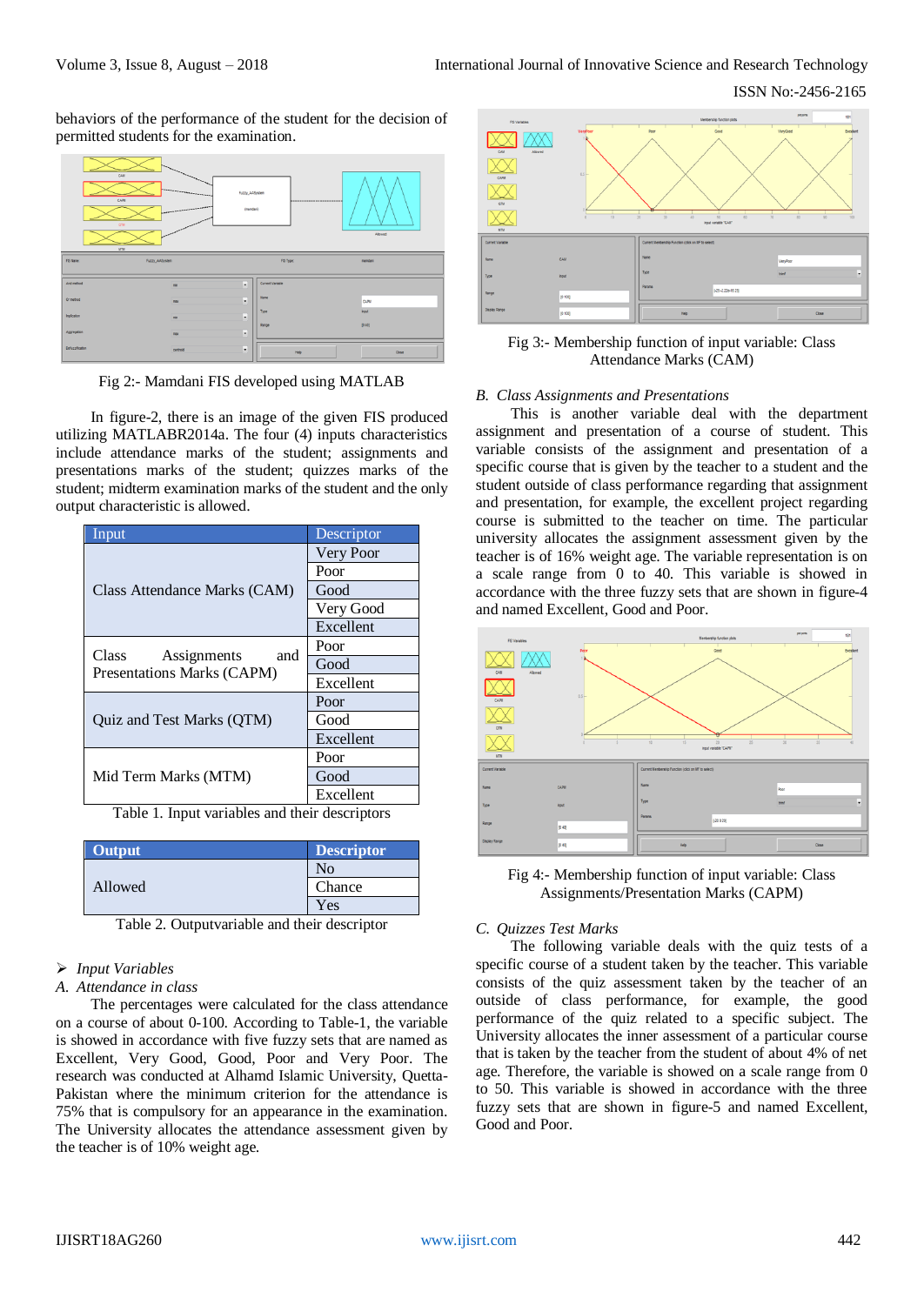ISSN No:-2456-2165



Fig 5:- Membership function of input variable: Quizzes/Interior Test Marks (QTM)

#### *D. Mid Term Examination Marks*

This variable alters the progress of a student in the ongoing course. The variable shows that if the student got good marks in the overall midterm examination and he/she has low attendance than criteria, it indicates the ability of the student to have self-instruction or self-teaching. In the university, the net age provided to midterm examination is 30%. Therefore, the variable is shown from the range of 0 to 30. This variable is shown in accordance with the three fuzzy sets shown in figure-6 and named Excellent, Good and Poor.



Fig 6:- Membership function of input variable: Mid Term Exam Marks (MTM)

### *E. Output Variable*

The proposed model consists of an output variable named as Allowed. Basically, it consists of the decision of the faculty about the student's prohibition from the examination or the opportunity should be provided to the student by the allowance of appearance in the examination. According to Table-2, the output variable is shown on a scale ranges from 0 to 100 utilizing the three fuzzy options represented in figure-7 and named as No, Chance and Yes. "No" indicates that student can't sit in the exam, "Chance" indicates that the student is permitted to give the exam depends upon some situations for instance, if the student has submitted the assignments or scored high in quizzes etc. "Yes" indicates that the student is eligible for the examination and can sit in final exams.



Fig 7:- Membership function of output variable: Allowed

#### *F. Fuzzy Principles*

The fuzzy principles depend upon the fourteen (14) input behaviors and the percentage of the output variable named as Allowed on which the decision is taken. The student will be allowed to attend the examination not only when the attendance of the student is high than the standard level that is 75% in the introduced university but, also if the other variables have disregarded percentages. Hence, the fuzzy logic gives the solution that if the student's attendance is low then the 75% then the next predisposition will be the marks taken in assignments and presentations. Moreover, the next consideration will be the quiz test marks and depends upon the condition when the student couldn't attend the classes because of the inevitable and authentic reasons. Furthermore, it is also observed that various students faced the anxiety during the exams because of which they don't attempt a good paper or their handwriting got disgusted but they gave better performance in assignments and projects, this observation is taken by the quiz test marks variable. Predisposing all these situations, the researcher got fourteen (14) fuzzy impact rules or principles. The detailed of the fuzzy rules/principles is represented in figure-8.

| 1. If (CAM is VeryPoor) and (CAPM is Poor) and (QTM is Poor) and (MTM is Poor) then (Allowed is No) (1)                    |
|----------------------------------------------------------------------------------------------------------------------------|
| 2. If (CAM is VeryPoor) and (CAPM is Good) and (QTM is Good) and (MTM is Good) then (Allowed is No) (1)                    |
| 3. If (CAM is VeryPoor) and (CAPM is Excellent) and (QTM is Excellent) and (MTM is Excellent) then (Allowed is Chance) (1) |
| 4. If (CAM is Poor) and (CAPM is Poor) and (QTM is Poor) and (MTM is Poor) then (Allowed is No) (1)                        |
| 5. If (CAM is Poor) and (CAPM is Good) and (QTM is Good) and (MTM is Good) then (Allowed is Chance) (1)                    |
| 6. If (CAM is Good) and (CAPM is Poor) and (QTM is Poor) and (MTM is Poor) then (Allowed is Chance) (1)                    |
| 7. If (CAM is Good) and (CAPM is Good) and (QTM is Good) and (MTM is Good) then (Allowed is Yes) (1)                       |
| 8. If (CAM is Good) and (CAPM is Excellent) and (QTM is Excellent) and (MTM is Excellent) then (Allowed is Yes) (1)        |
| 9. If (CAM is VeryGood) and (CAPM is Poor) and (QTM is Poor) and (MTM is Poor) then (Allowed is Chance) (1)                |
| (1) 10. If (CAM is VeryGood) and (CAPM is Good) and (QTM is Good) and (MTM is Good) then (Allowed is Yes) (1)              |
| 11. If (CAM is VeryGood) and (CAPM is Excellent) and (QTM is Excellent) and (MTM is Excellent) then (Allowed is Yes) (1)   |
| 12. If (CAM is Excellent) and (CAPM is Poor) and (QTM is Poor) and (MTM is Poor) then (Allowed is Yes) (1)                 |
| 13. If (CAM is Excellent) and (CAPM is Good) and (QTM is Good) and (MTM is Good) then (Allowed is Yes) (1)                 |
|                                                                                                                            |

Fig 8:- Fuzzy Rules/Principles

## **IV. DATA ANALYSIS AND RESULTS**

The given model is implicated utilizing fuzzy logic toolkit of MATLABR2014a. The researcher has planned a Mamdani fuzzy inference system along with the four input variables, one output variable, and fourteen principles. Mamdani technique is consumed by crisping the fuzzy set system. After this process, the rule of maximum immediacy is implicated to decide to give the permission to the student to sit in an exam or the refusal or rejection. The rule of maximum immediacy is utilized to explain the fuzzy set to which a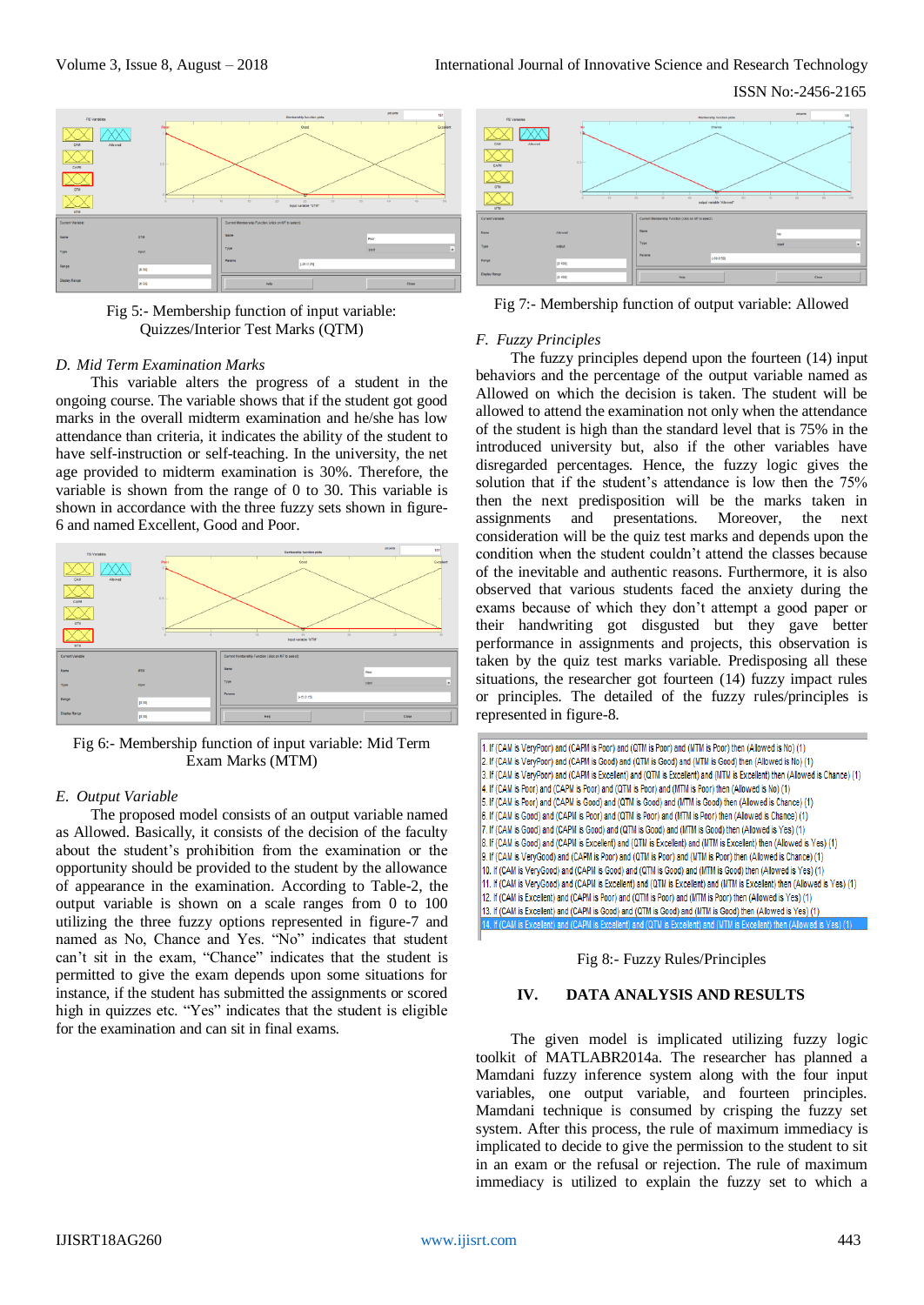component the researcher relates. If the researcher got fuzzy sets Ai, that proposes

$$
Ai(u) = max \{ A1(u), A2(u), A3(u), ..., An(u) \}
$$
 (1)

This equation can be contemplated that the component comparatively relates to Ai equation. The last decision is taken from the crisp percentage of the variable "Allowed". Figure 9- 11 indicate the surface plots of all four input variables along with an output variable.



Fig 9:- Surface plot of Assignment and Attendance of the Class with Allowed



Fig 10:- Surface plot of Quiz test of class and Attendance with Allowed



Fig 11:- Surface plot of Mid Term Marks and Class Attendance with Allowed

The proposed model has been tested for real data of BSCS students for the subject software engineering and assessed for the given data by the participants of about 330 students from the Alhamd Islamic University, Quetta-Pakistan. Data analysis of a few students is given in Table-3.

| S#                                                                                                                                                                                                                                                                                                                                                                                                                                                                                                                                                                                                                                                                                                                                                                                                                                                                                                                                                                                                                                                                                                             | CA<br>$(0-100)$ | CAP<br>$(0-40)$ | QTM<br>$(0-50)$ | <b>MTM</b><br>$(0-30)$ | <b>Total</b><br>(220) | Per<br>(100) | <b>Fuzzy</b><br><b>Result</b> | <b>Allowed</b> |
|----------------------------------------------------------------------------------------------------------------------------------------------------------------------------------------------------------------------------------------------------------------------------------------------------------------------------------------------------------------------------------------------------------------------------------------------------------------------------------------------------------------------------------------------------------------------------------------------------------------------------------------------------------------------------------------------------------------------------------------------------------------------------------------------------------------------------------------------------------------------------------------------------------------------------------------------------------------------------------------------------------------------------------------------------------------------------------------------------------------|-----------------|-----------------|-----------------|------------------------|-----------------------|--------------|-------------------------------|----------------|
| 1                                                                                                                                                                                                                                                                                                                                                                                                                                                                                                                                                                                                                                                                                                                                                                                                                                                                                                                                                                                                                                                                                                              | 25              | 5               | 5               | 5                      | 40                    | 18%          | 33.8                          | No             |
| 2                                                                                                                                                                                                                                                                                                                                                                                                                                                                                                                                                                                                                                                                                                                                                                                                                                                                                                                                                                                                                                                                                                              | 25              | 10              | 10              | 10                     | 55                    | 25%          | 46.2                          | No             |
| 3                                                                                                                                                                                                                                                                                                                                                                                                                                                                                                                                                                                                                                                                                                                                                                                                                                                                                                                                                                                                                                                                                                              | 30              | 15              | 20              | 15                     | 80                    | 36%          | 51.1                          | No             |
| 4                                                                                                                                                                                                                                                                                                                                                                                                                                                                                                                                                                                                                                                                                                                                                                                                                                                                                                                                                                                                                                                                                                              | 35              | 20              | 25              | 15                     | 95                    | 43%          | 54.0                          | No             |
| 5                                                                                                                                                                                                                                                                                                                                                                                                                                                                                                                                                                                                                                                                                                                                                                                                                                                                                                                                                                                                                                                                                                              | 40              | 20              | 25              | 15                     | 100                   | 45%          | 59.1                          | No             |
| 6                                                                                                                                                                                                                                                                                                                                                                                                                                                                                                                                                                                                                                                                                                                                                                                                                                                                                                                                                                                                                                                                                                              | 40              | 35              | 40              | 25                     | 140                   | 64%          | 63.0                          | Chance         |
| $\overline{7}$                                                                                                                                                                                                                                                                                                                                                                                                                                                                                                                                                                                                                                                                                                                                                                                                                                                                                                                                                                                                                                                                                                 | 45              | 35              | 40              | 25                     | 145                   | 66%          | 65.2                          | Chance         |
|                                                                                                                                                                                                                                                                                                                                                                                                                                                                                                                                                                                                                                                                                                                                                                                                                                                                                                                                                                                                                                                                                                                | 48              | 20              | 20              | 20                     | 108                   | 49%          | 73.9                          | Chance         |
| 8                                                                                                                                                                                                                                                                                                                                                                                                                                                                                                                                                                                                                                                                                                                                                                                                                                                                                                                                                                                                                                                                                                              | 50              | 15              | 15              | 10                     | 90                    | 41%          | 63.0                          | Chance         |
| 9                                                                                                                                                                                                                                                                                                                                                                                                                                                                                                                                                                                                                                                                                                                                                                                                                                                                                                                                                                                                                                                                                                              | 50              | 20              | 25              | 15                     | 110                   | 50%          | 83.7                          | Yes            |
| 11                                                                                                                                                                                                                                                                                                                                                                                                                                                                                                                                                                                                                                                                                                                                                                                                                                                                                                                                                                                                                                                                                                             | 60              | 20              | 25              | 15                     | 120                   | 55%          | 81.7                          | Yes            |
| 12                                                                                                                                                                                                                                                                                                                                                                                                                                                                                                                                                                                                                                                                                                                                                                                                                                                                                                                                                                                                                                                                                                             | 70              | 20              | 25              | 15                     | 130                   | 59%          | 83.1                          | Yes            |
| 13                                                                                                                                                                                                                                                                                                                                                                                                                                                                                                                                                                                                                                                                                                                                                                                                                                                                                                                                                                                                                                                                                                             | 80              | 20              | 25              | 15                     | 140                   | 64%          | 83.1                          | Yes            |
| 14                                                                                                                                                                                                                                                                                                                                                                                                                                                                                                                                                                                                                                                                                                                                                                                                                                                                                                                                                                                                                                                                                                             | 90              | 20              | 25              | 15                     | 150                   | 68%          | 81.7                          | Yes            |
| 15                                                                                                                                                                                                                                                                                                                                                                                                                                                                                                                                                                                                                                                                                                                                                                                                                                                                                                                                                                                                                                                                                                             | 100             | 20              | 25              | 15                     | 160                   | 73%          | 83.7                          | Yes            |
| Table 3. Data Analysis of Tests                                                                                                                                                                                                                                                                                                                                                                                                                                                                                                                                                                                                                                                                                                                                                                                                                                                                                                                                                                                                                                                                                |                 |                 |                 |                        |                       |              |                               |                |
|                                                                                                                                                                                                                                                                                                                                                                                                                                                                                                                                                                                                                                                                                                                                                                                                                                                                                                                                                                                                                                                                                                                |                 |                 | <b>No</b>       | <b>Chance</b>          |                       | Yes          |                               |                |
|                                                                                                                                                                                                                                                                                                                                                                                                                                                                                                                                                                                                                                                                                                                                                                                                                                                                                                                                                                                                                                                                                                                |                 |                 | $0 - 59$        | 60-74                  |                       | 75-100       |                               |                |
| Table 4. Parameters<br>Most of the students that are not permitted to appear in<br>final examination because of the low percentage of attendance                                                                                                                                                                                                                                                                                                                                                                                                                                                                                                                                                                                                                                                                                                                                                                                                                                                                                                                                                               |                 |                 |                 |                        |                       |              |                               |                |
| got permitted according to this model for the appearance in<br>final examination and this is the achievement of the proposed<br>model.                                                                                                                                                                                                                                                                                                                                                                                                                                                                                                                                                                                                                                                                                                                                                                                                                                                                                                                                                                         |                 |                 |                 |                        |                       |              |                               |                |
| <b>CONCLUSION</b><br>V.                                                                                                                                                                                                                                                                                                                                                                                                                                                                                                                                                                                                                                                                                                                                                                                                                                                                                                                                                                                                                                                                                        |                 |                 |                 |                        |                       |              |                               |                |
| This research was conducted to propose a model that<br>helps in the issue resolving regarding the attendance of the<br>students and the allowance of appearance in the exams. The<br>proposed model is given by the fuzzy logic attendance<br>assessment system using MATLAB technique. Through the<br>findings, it has evaluated that the proposed model is very<br>beneficial against the strict rules of attendance considered in<br>the universities. However, the results showed the great<br>opportunities for the students that have genuine problems due<br>to which they can't attend the classes regularly. Although, in<br>this time of vast information technology, the consequences of<br>these technologies provide the benefits and the disadvantages<br>both. The management should give the chance to the students<br>only considering the authentic proofs or genuine reasons<br>regarding not attending the classes. Otherwise, the students will<br>take advantage of this model and will endanger their career by<br>themselves.<br>In this research, the four inputs were considered and |                 |                 |                 |                        |                       |              |                               |                |
| through the fuzzy technique, it provided an output that<br>consisted of the Allowance or Non-Allowance of the student of<br>appearing in the final term exam. Along with the consideration<br>of the 4 variables that are assignment and presentation marks,                                                                                                                                                                                                                                                                                                                                                                                                                                                                                                                                                                                                                                                                                                                                                                                                                                                   |                 |                 |                 |                        |                       |              |                               |                |

Table 3. Data Analysis of Tests

|      | Chance | 7 A S  |
|------|--------|--------|
| በ-59 | 60-74  | 75-100 |

Table 4. Parameters

## **V. CONCLUSION**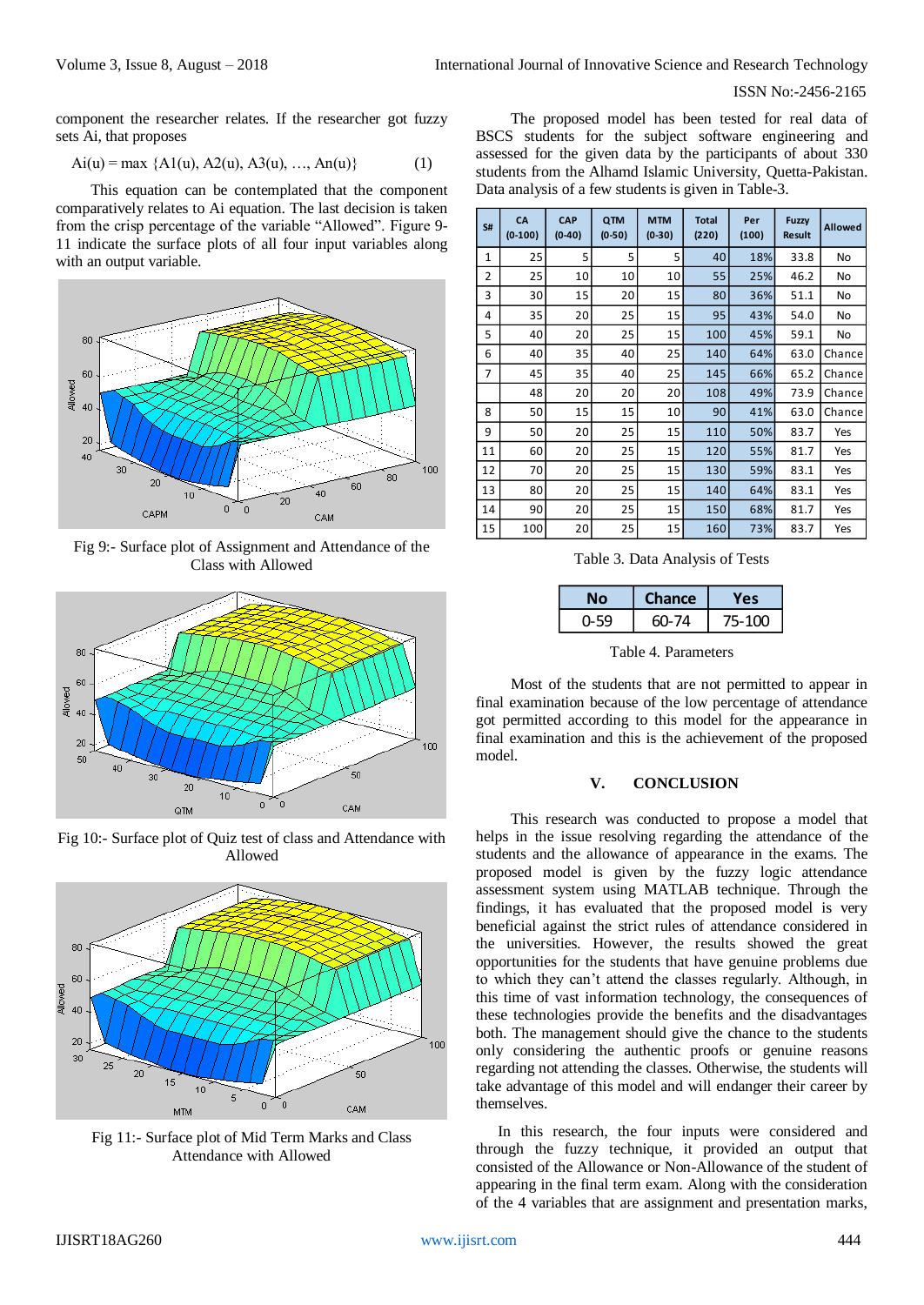quiz test marks, midterm exam marks and the attendance in the class, the decision about the appearance in final exam was taken. Because of the low percentage of the attendance, the other 3 variables performances were considered. However, many of the students that would be failed in their final term examination without even attempting it, were allowed through this model. Although, this model should be considered in other universities as well as those have strict criteria of the attendance as it can lose the student's career development and endanger their lives.

#### **REFERENCES**

- [1] Alfaro García, V.G., Gil-Lafuente, A.M. and Alfaro Calderon, G., 2015. A fuzzy logic approach towards innovation measurement.
- [2] Cabrerizo, F.J., Chiclana, F., Al-Hmouz, R., Morfeq, A., Balamash, A.S. and Herrera-Viedma, E., 2015. Fuzzy decision making and consensus: challenges. Journal of Intelligent & Fuzzy Systems, 29(3), pp.1109-1118.
- [3] Kharola, A., Kunwar, S. and Choudhury, G.B., 2015. Students Performance Evaluation: A fuzzy logic reasoning approach. PM World Journal, 4(9).
- [4] Masum, A.K., Beh, L.S., Azad, A.K. and Hoque, K., 2018. Intelligent Human Resource Information System (i-HRIS): A Holistic Decision Support Framework for HR Excellence. INTERNATIONAL ARAB JOURNAL OF INFORMATION TECHNOLOGY, 15(1), pp.121-130.
- [5] Montazer, G.A. and ArabYarmohammadi, S., 2015. Detection of phishing attacks in Iranian e-banking using a fuzzy–rough hybrid system. Applied Soft Computing, 35, pp.482-492.
- [6] Ozdemir, O. and Tekin, A., 2016. Evaluation of the presentation skills of the pre-service teachers via fuzzy logic. Computers in Human Behavior, 61, pp.288-299.
- [7] Pradeep, A., Thomas, J., Pradeep, A. and Thomas, J., 2015. Performance Assessment for Students Using Different Defuzzification Techniques. International Journal, 2, pp.43-53.
- [8] Sefeedpari, P., Rafiee, S., Akram, A., Chau, K.W. and Pishgar-Komleh, S.H., 2016. Prophesying egg production based on energy consumption using multi-layered adaptive neural fuzzy inference system approach. Computers and electronics in agriculture, 131, pp.10-19.
- [9] Varghese, A., George, J.S. and George, J., 2018. A Continuous Assessment Strategy Using Fuzzy Logic. In Learning Strategies and Constructionism in Modern Education Settings (pp. 69-86). IGI Global.
- [10]Yazdi, M., Daneshvar, S. and Setareh, H., 2017. An extension to Fuzzy Developed Failure Mode and Effects Analysis (FDFMEA) application for aircraft landing system. Safety science, 98, pp.113-123.
- [11]Yates, D., & Kimmelman, J. (2003). U.S. Patent Application No. 10/353,814.
- [12]Anjum, R., & Kamble, V. (2017). Student Tracking and Attendance Monitoring System Using RFID. International Journal of Scientific Research in Computer Science, Engineering and Information Technology, 2(2).
- [13]Garcia, E., Rivera, H., Ponder, N., Kuo, R., & Zheng, J. (2017, March). Efficient and cost-effective class attendance management with a smartphone-based system. In Society for Information Technology & Teacher Education International Conference (pp. 965-972). Association for the Advancement of Computing in Education (AACE).
- [14]Doyle, L., O'Brien, F., Timmins, F., Tobin, G., O'Rourke, F., & Doherty, L. (2008). An evaluation of an attendance monitoring system for undergraduate nursing students. Nurse education in practice, 8(2), 129-139.
- [15]Masalha, F., & Hirzallah, N. (2014). A students attendance system using QR code. International Journal of Advanced Computer Science and Applications, 5(3), 75- 79.
- [16]Arulogun, O. T., Olatunbosun, A., Fakolujo, O. A., & Olaniyi, O. M. (2013). RFID-based students attendance management system. International Journal of Scientific & Engineering Research, 4(2), 1-9.
- [17]Shoewu, O., & Idowu, O. A. (2012). Development of attendance management system using biometrics. The Pacific Journal of Science and Technology, 13(1), 300- 307.
- [18]Bhattacharya, S., Nainala, G. S., Das, P., & Routray, A. (2018, July). Smart Attendance Monitoring System (SAMS): A Face Recognition Based Attendance System for Classroom Environment. In 2018 IEEE 18th International Conference on Advanced Learning Technologies (ICALT) (pp. 358-360). IEEE.
- [19]Yadav, K., Chouksey, H., Yadav, J., Bramhankar, D., & Shelke, S. (2018). Automatic Attendance System using Biometric Sensor and IVRS.
- [20]Polamarasetty, V. K., Reddem, M. R., Ravi, D., & Madala, M. S. (2018). Attendance System based on Face Recognition. Work, 5(04).
- [21]Jogiji, A., & Ghate, P. (2017). WSN Based Automatic Attendance Monitoring System. International Journal of Computer & Mathematical Sciences (IJCMS), 6(8).
- [22]Pressley, T., Roehrig, A. D., & Turner, J. E. (2018). Elementary Teachers' Perceptions of a Reformed Teacher-Evaluation System. The Teacher Educator, 53(1), 21-43.
- [23]Li, D., Fan, Q., & Dai, X. (2017). Personal Training Evaluation System Design for High Education. EURASIA J. Math., Sci Tech, 13(7), 4333-4342.
- [24]Guryan, J., Christenson, S., Claessens, A., Engel, M., Lai, I., Ludwig, J., & Turner, M. C. (2017). The effect of mentoring on school attendance and academic outcomes: A randomized evaluation of the Check & Connect Program. Institute for Policy Research Working Paper Series, WP-16-18. Evanston, IL: Northwestern University. Retrieved from http://www. ipr. northwestern. edu/publications/docs/workingpapers/2016/WP-16-18. pdf.
- [25]Lee, C. S., Jiang, C. C., & Hsieh, T. C. (2006). A genetic fuzzy agent using ontology model for meeting scheduling system. Information Sciences, 176(9), 1131-1155.
- [26] Godfrey, H. (2016). Fuzzy Logic with MATLAB.